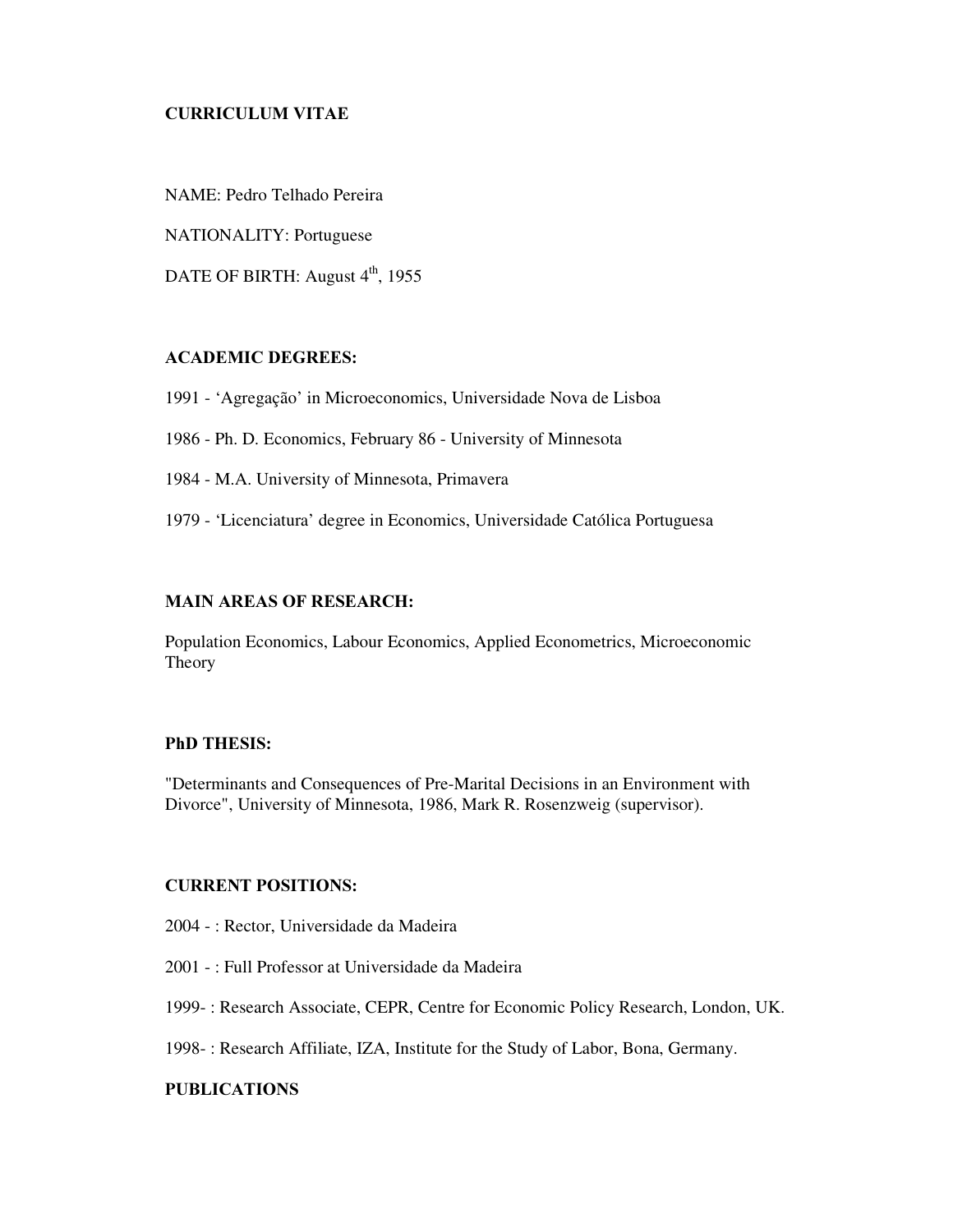# EDITED BOOKS:

A Reforma da Segurança Social: Contributos para Reflexão, Celta Editora, 2000

Returns to Human Capital in Europe – A Literature Review, (with Rita Asplund), ETLA, 1999.

Urban Dominance and Labour Market Differentiation of a European Capital City: Lisboa 1890-1990, (with Eugénia Mata), Kluwer Academic Press, 1996.

### ARTICLES IN JOURNALS:

- 1. "How do Consumers Value Airline Services Attributes? A Stated Preferences Discrete Choice Model Approach." (with António Almeida, António Menezes and José Vieira) , forthcoming Journal of Contemporary Management Issues.
- 2. "Who Values What in a Tourism Destination? The Case of Madeira Island", (with Paulo Oliveira), Tourism Economics, 2008, 14 (1), 155-168.
- 3. "The Wage Effects of Training in Portugal: Differences across skill groups, genders, sectors and training types", (with Santiago Budría), Applied Economics, 2007, 39, 787–807 (preliminary version "On the Returns to Training in Portugal", IZA DP 1429, 2004).
- 4. "Does Unemployment Lead to Self-Employment? Microeconomic Evidence for Portugal and Spain", (with Augusto Henriques), Revista Portuguesa de Economia e Gestão, n 1 – 1 Semestre, 2004, 7-23.
- 5. "Does Education Reduce Wage Inequality? Quantile Regressions Evidence from 16 Countries" (with Pedro Silva Martins), Labour Economics, 2004, 11 (3), 355- 371. ("Does Education Reduce Wage Inequality? Quantile Regressions Evidence from Fifteen European Countries" (with Pedro Silva Martins), Working Papers 379, FE-UNL and IZA, DP 1020, 2000).
- 6. "Returns to Education and Wage Equations", (with Pedro Silva Martins), IZA discussion paper 298, 2001, Applied Economics, 2004, 36 (6), 525-531.
- 7. "Careers and Wage Growth within Large Firms ", (with Francisco Lima), IZA discussion paper 336, 2001, International Journal of Manpower No 7, Volume 24, 2003, 812-835.
- 8. "Bargaining Regimes and Wages in Portugal", (with Joop Hartog and José Vieira), Portuguese Economic Journal, vol.1, n. 3, 237-268, December 2002.
- 9. "Is there a Return-Risk Link in Education", (with Pedro Silva Martins), IZA discussion paper 321, 2001, Economic Letters, 75, 31-37, 2002.
- 10. "Portuguese Migration to Germany: An Analysis of Labor Market Performance and Self -Selection", (with Thomas Bauer, Michael Vogler and Klaus Zimmermann), Working Paper 328, FE-UNL, July 1998; IZA Discussion paper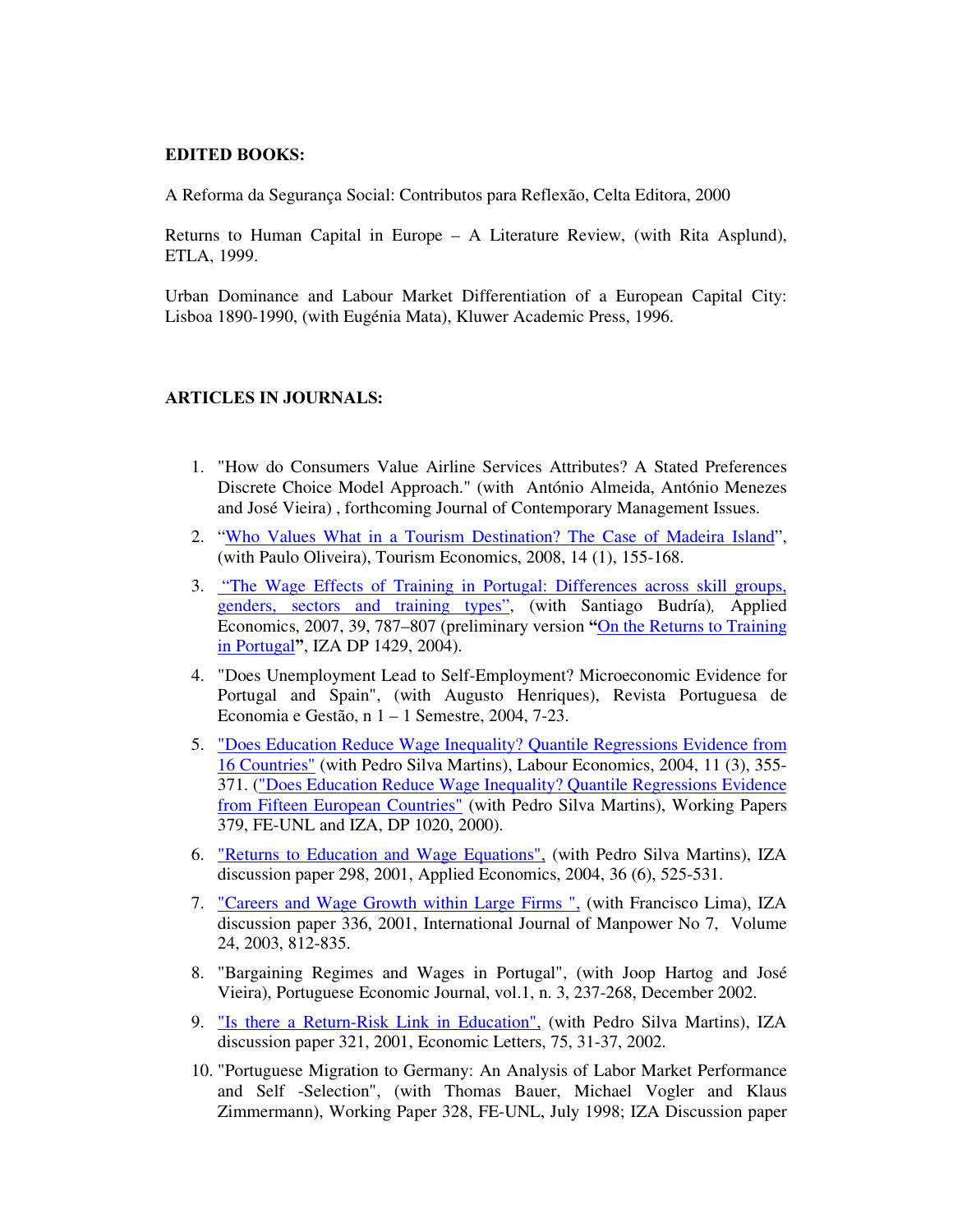20; CEPR Discussion Paper 2047, International Migration Review, Vol 36, No. 2, Summer 2002, 467-491.

- 11. "Vocational Training and Earnings in Portugal" (with Joop Hartog and José A. C. Vieira), Economia, vol. XXIV, Janeiro/Maio/Outubro 2000.
- 12. 'Inter-Industry Wage Dispersion in Portugal: High But Falling', with Joop Hartog and José Cabral Vieira, August 1999 (Abstract, PDF File), Empirica, 27/4, 2000, 353-364.
- 13. "Is schooling of Migrants' Children more like that of their Parents, their Cousins or their Neighbours", (with Lara Patrício Tavares), Journal of International Migration and Integration, 1/4, fall 2000, 443-459.
- 14. "Changing Returns to Education in Portugal During the 1980s and Early 1990s: OLS and Quantile Regression Analysis", (with José Cabral Vieira and Joop Hartog), Tinbergen Institute, discussion paper TI 99-002/3, Working Paper 336, FE-UNL, January 1999, Applied Economics, 33/8, 2001, 1021-1037..
- 15. "Taxes and Women in the Labour Force in a Southern European Country: the case of Portugal", (with Ana Cristina Lino Marques), Labour, 13/4, 1999, 797- 819.
- 16. "Who pays the Bill? Study Costs and Students´ Income in Portuguese Higher Education ", (with Tania Oliveira), European Journal of Education, 34/1, 1999, 111-121.
- 17. "Portuguese Emigration 1958-1985: Some Empirical Evidence", Empirical Economics, 19, 1994, 647-657.
- 18. "Identifying Vulnerable Industries and Regions: The Proposed European Single Market and Portuguese Manufacturing" (with Maria do Carmo Seabra), International Regional Science Review, 16/ 3, 1994, 249- 264.
- 19. "Wage Differentials and Allocation: An Application to the Azores Islands" (with José Antonio Vieira), Economia, Vol XVII, 2, 1993, 127:159.
- 20. "Gary S. Becker Vencedor do Prémio Nobel de Economia 1992", Economia, Vol XVI, 2, 199, 287-289.
- 21. "Reflexões sobre a Política Microeconómica do Estado Face a 1992", (with Carmo Seabra), Economia, Vol XV, 2, 1991, 245:255.
- 22. "Age at First Marriage, Education and Divorce: the Case of the U.S.A." ("Time Single and Divorce" - W.P. 60 - FEUNL - December 1986) - Economia, vol XV, 1, 1991, 21-49.
- 23. "Substitution Effect and Endogenous Wages" Economia, vol XIV, 1, 1990, 85- 88.
- 24. "Afectação do Tempo das Famílias Portuguesas: um Estudo Empírico de Diferenciação Regional" (with Maria Filomena Mendes), Economia e Sociologia, 49, 1990, 5-38.
- 25. "O Financiamento do Ensino Superior: um Exemplo", Economia, vol XIII, 1 1989, 119-133.
- 26. "Developing Countries and the Economics of Irreversible Changes in the Natural Environments", Economia - vol VII, 1, 1983, 71-85.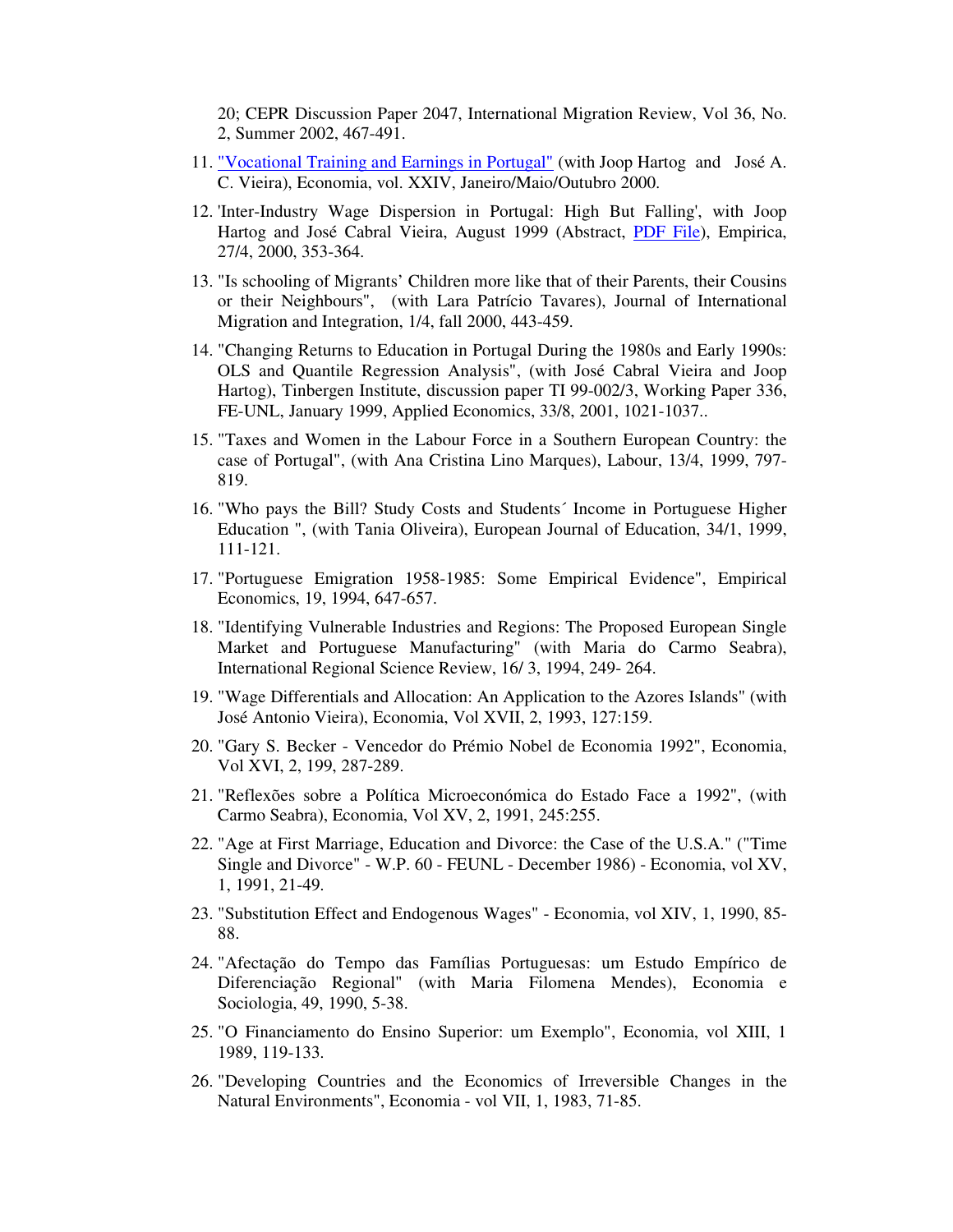#### **BOOK CHAPTERS:**

- 27. " Education and Wage Dispersion: New Evidence for Europe", (with S. Budria), forthcoming in *Education and Inequality Across Europe*, Dolton, P., Asplund, R. and Barth, E. (eds.), Edward Elgar.
- 28. "International Migration from and to Portugal: What do we know and where are we going?", (with Maria Baganha and Pedro Gois), in European Migration: What do we Know, ed. Klaus F. Zimmermann, Oxford University Press, 2005.
- 29. "Education and Earnings in Portugal", (with Pedro Silva Martins), in Desenvolvimento Económico Português no Espaço Europeu: Determinantes e Políticas, Banco de Portugal, 2004.
- 30. "Schooling, Wage Risk and Inequality", (with Pedro Silva Martins), in Youth Research in Europe: the Next Generation, Council of Europe Publishing, 2001.
- 31. "Returns to Education in Portugal, 1982-1995: High and Rising" (with Pedro Silva Martins), Education and Earnings in Europe - a Cross Country Analysis of Returns to Education, ed. Colm Harmon, Ian Walker and Niels Westergaard Nielsen, Edward Elgar, March 2001.
- 32. "Análise do Mercado do Trabalho, do Consumo, do Investimento e da Poupança em Portugal", (with Ana Cristina Marques and Francisco Lima), in 'A Reforma da Segurança Social: Contributos para Reflexão', Pedro Telhado Pereira (org), Celta Editora, 2000.
- 33. "Príncipios de Reforma do Sistema de Segurança Social", (with Paulo Leiria), in A Reforma da Segurança Social: Contributos para Reflexão; Pedro Telhado Pereira (org), Celta Editora, 2000.
- 34. "Um modelo de Simulação uma Análise de Equilíbrio Geral", (with Eckard Lubke and Paulo Leiria), in A Reforma da Segurança Social: Contributos para Reflexão; Pedro Telhado Pereira (org), Celta Editora, 2000.
- 35. "Inter-Industry Wage Dispersion: Evidence from Portugal and Other OECD and/or EU Countries" (with Joop Hartog and José A. C. Vieira), in The Portuguese Labour Market in International Perspective, Banco de Portugal, forthcoming.
- 36. "Wages and Human Capital: Evidence from the Portuguese Data" (with Francisco Lima), in Returns to Human Capital in Europe – A Literature Review – ed. Rita Asplund and Pedro Telhado Pereira, ETLA, 1999.
- 37. "A Century of Urbanization in Portugal and Europe: Some International Comparisons" (with Maria Eugénia Mata), in Urban Dominance and Labour Market Differentiation of an European Capital City: Lisboa 1890-1990, ed. Pedro Telhado Pereira and Maria Eugénia Mata, Kluwer Academic Press, 1996.
- 38. "Two Capitals in the Periphery: Lisboa and Dublin in 1981", in Urban Dominance and Labour Market Differentiation of an European Capital City: Lisboa 1890-1990, ed. Pedro Telhado Pereira and Maria Eugénia Mata, Kluwer Academic Press, 1996.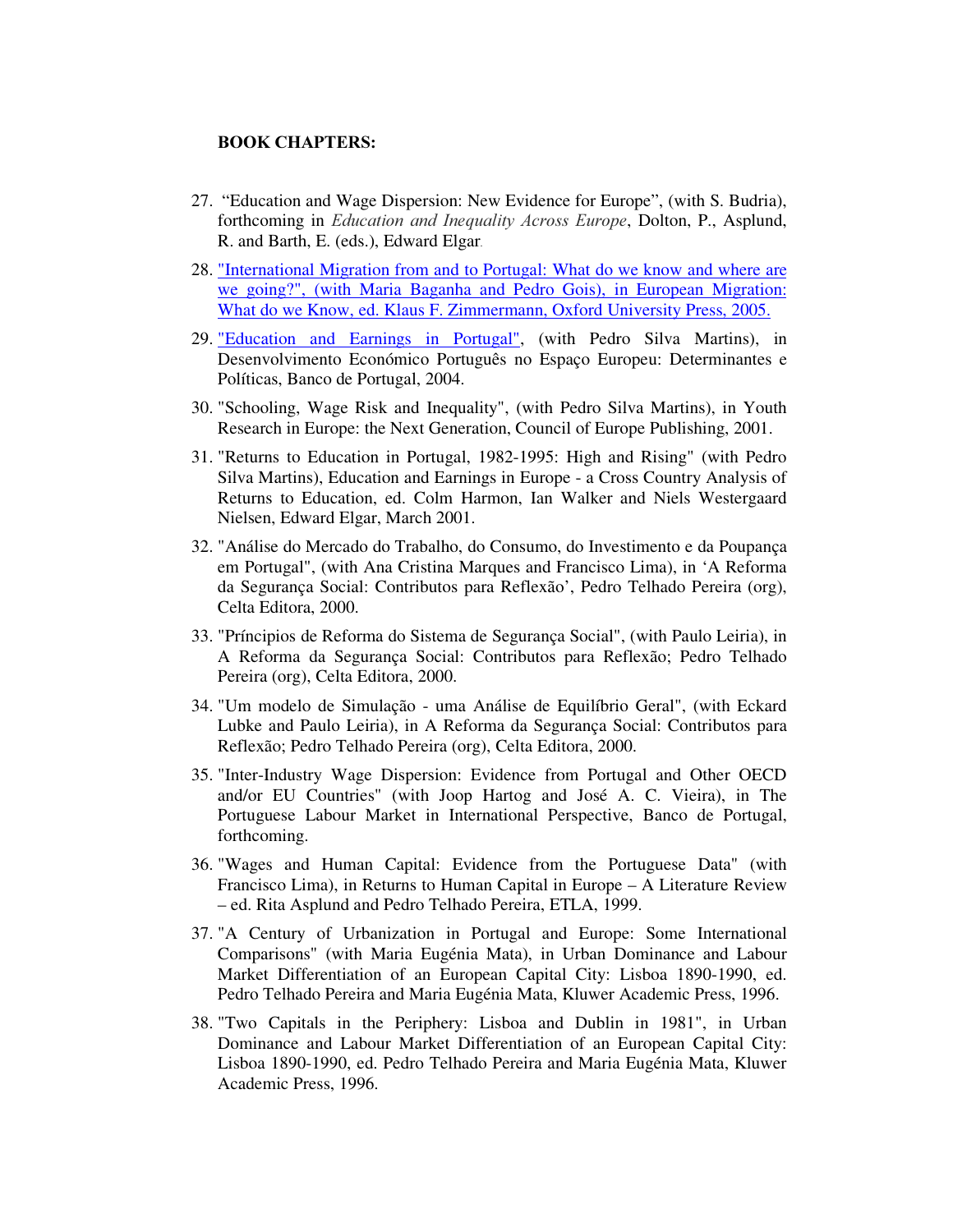- 39. "An Analysis of Women's Labor Force Participation in Portugal: A Comparison of Some Tax Systems" (with Ana Cristina Marques), in A Comparison of the Economic Development Policies of the ROC and Spain: The Second International Conference on ROC and Spanish Economy and Trade, Chuang-Hua Institution for Economic Research, Conference Series, nº 31, 1996.
- 40. "Portuguese Female Labour Supply: A Discussion" (with Francisco Lima and Paulo Leiria), in "Ensaios de Homenagem a Manuel Jacinto Nunes", ed. João Ferreira do Amaral & al., ISEG, Universidade Técnica de Lisboa, 1996.
- 41. "A Oferta de Trabalho Feminino na Europa" (with Ana Cristina Lino Marques), in "Ensaios de Homenagem a Francisco Pereira de Moura", ed. João Ferreira do Amaral & al., ISEG, Universidade Técnica de Lisboa, 1995.
- 42. "Labor Market Institutions and Wage Formation in the Azores" (with José António Vieira and Joop Hartog), in "Ensaios de Homenagem a Francisco Pereira de Moura", ed. João Ferreira do Amaral & al., ISEG, Universidade Técnica de Lisboa, 1995.
- 43. "A Família Portuguesa: Linhas de Reflexão no Ano Internacional da Família", (with Maria Filomena Mendes and José Eliseu Pinto), Direcção Geral da Família, 1995, (versão inglesa "The Portuguese Family: Econometric Analysis of Time Allocation and Child Care", mimeo).
- 44. "Fertility in the Azores: A Case Study", (with Carlos Santos and Maria Filomena Mendes), Actes du Colloque "Insularité et Fecondité", La Reunion, Maio 1992.
- 45. "Labour Supply in an Environment with Emigration" (with José Pedro Barosa), in Portuguese Economy Towards 1992, ed. Amaral, Lucena and Mello, Kluwer, 1992.
- 46. "A Microeconomia Visitada de Novo: Algumas Observações de um Economista do Trabalho", in Nova Economia em Portugal, ed. Alfredo de Sousa & al., UNL-FE, Lisboa, 1989.
- 47. "Remunerações dos Professores do Ensino não Superior" (with Carmo Seabra), Estudos e Documentos ICS, 1989.

#### OTHER PUBLICATIONS:.

- 48. "Full-time Schooling, Part-time Schooling, and Wages: Returns and Risks in Portugal" (with Corrado Andini), IZA DP 2651, 2007.
- 49. "Educational Qualifications and Wage Inequality: Evidence for Europe" (with Santiago Budria), IZA DP 1763, 2005.
- 50. "A Rendibilidade da Educação em Portugal (1982-1995)" (with Pedro Silva Martins), in Como Está a Economia Portuguesa, Livro de Actas, Lisboa, CISEP, 2001.
- 51. "Rendibilidade da Educação na Europa (Returns to Education in Europe)" (with Pedro Silva Martins), Economia Pura, December 2000.
- 52. "Educação, salários e desigualdade: a situação europeia e o caso português " (with Pedro Silva Martins), Economia Pura, May 2000.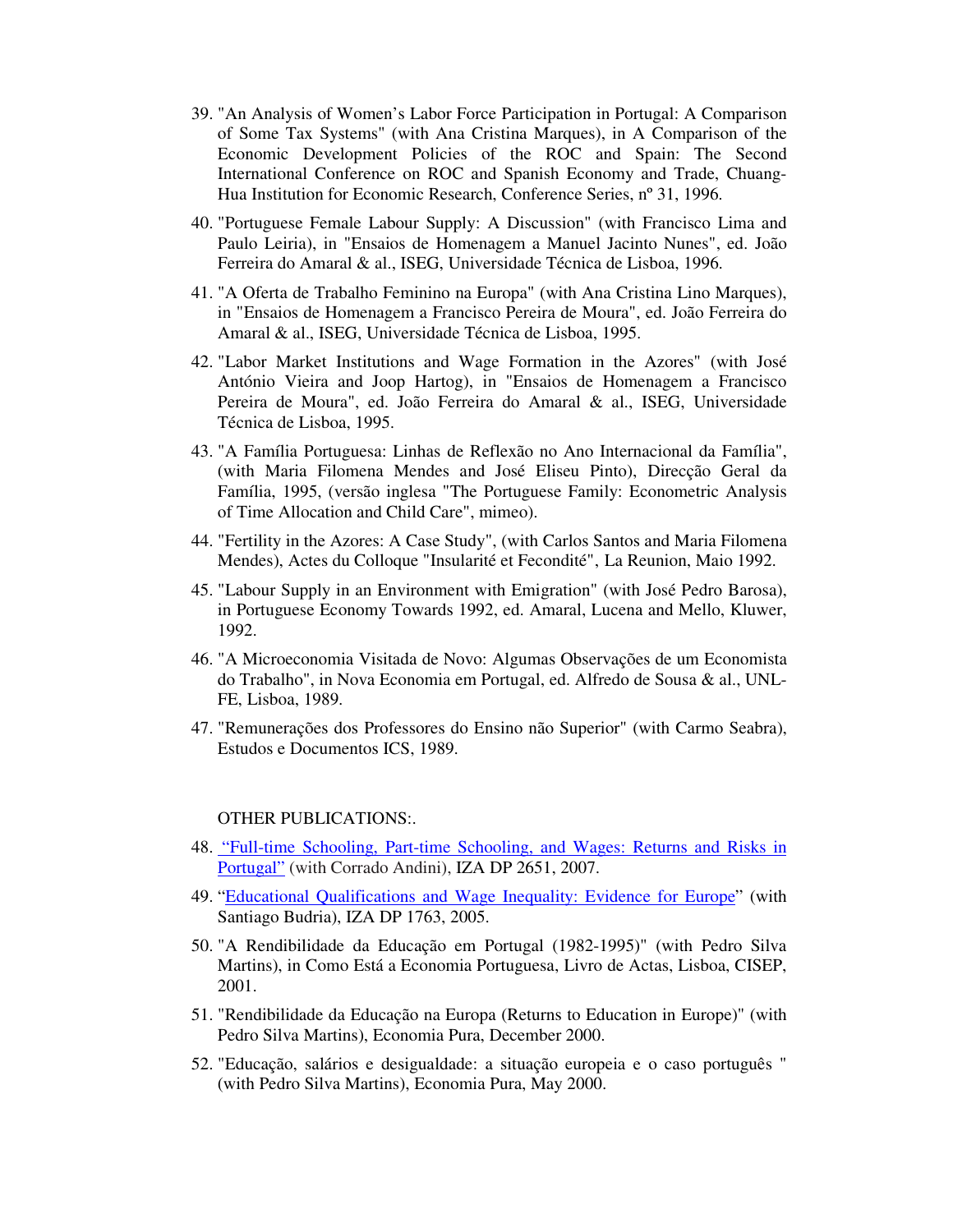- 53. "Portuguese Population in France: a snapshot 25 years after their arrival" (with Lara Patrício Tavares), Working Paper 375, FE-UNL, December 1999.
- 54. "Applied Research on Portuguese Labour Supply and Earnings: A Survey" (with Francisco Lima), Working Paper nº 291, FE-UNL, April 1997.
- 55. "A Look at Changes in the Portuguese Wage Struture and Job Level Allocation During the 1980s and Early 1990s" (with José António Cabral Vieira and Joop Hartog), Tinbergen Institute, discussion paper TI 97-008/3.
- 56. "Working Hours and Earnings: Are the Mates´ Answers Coherent" (with Francisco Lima), Working paper 56, ISEGI, 1996.
- 57. "A Flexibilidade do Horário de Trabalho uma Questão Relacionada com o Bem-Estar e as Decisões Familiares", Visão Estratégica, 43/44, 1991, 12-13.
- 58. "Telephone Demand: A Theoretical Approach and Implementation in the Portuguese Case", Working Paper175, FEUNL, 1991.
- 59. "Allocation of Time: An Empirical Study of the Case of Portuguese Families" (with M.F. Mendes), Working Paper130, FEUNL, October 1989.
- 60. "Economic Integration and Labour Flows: The European Single Act and its Consequences" (with J.P. Barosa), Working Paper123, FEUNL, May 1989.
- 61. "Consumer Theory with NonConvex Consumption Sets" (with P. Bárcia, V. Gaspar), Working Paper. 83, FEUNL, May 1988.
- 62. "O Trabalho Infantil: Um Enquadramento Teórico", Nova Economia, nº1, 1987.

#### UNPUBLISHED MANUSCRIPTS:

- 63. "Willingness to Pay for Airline Services: A Stated Choice Experiment." (with António Almeida, António Menezes and José Vieira), , submitted International Journal of Tourism Research, 2006.
- 64. "Education and Earnings in Portugal", (with Pedro Martins), mimeo, 2002.
- 65. "Os Sub-Sectores do Turismo e o Emprego nos Açores", (with Carlos Santos), 1996.
- 66. "Labour Supply in Portugal: A Comparison of some Tax Sistems" (with Ana Cristina Lino Marques), 1995.
- 67. " Cohort Size and Wage Differences" (with Maria Filomena Mendes), 1994.
- 68. " The Economic Cost of Children The Portuguese Case" (with Maria Filomena Mendes), 1993.
- 69. "The Decision to Have Children: An Econometric Study of the Optimal Number of Children and Differences to the Actual Number of Children", (with Maria Filomena Mendes), 1992.
- 70. "Recent Portuguese Emigration: Some Results ", 1992.
- 71. "The Impact of 92 Single Market on the Regional Allocation of Industrial Labor in Portugal " (with Carmo Seabra), 1992.
- 72. "Reflexões sobre o Financiamento do Ensino Superior", 1988.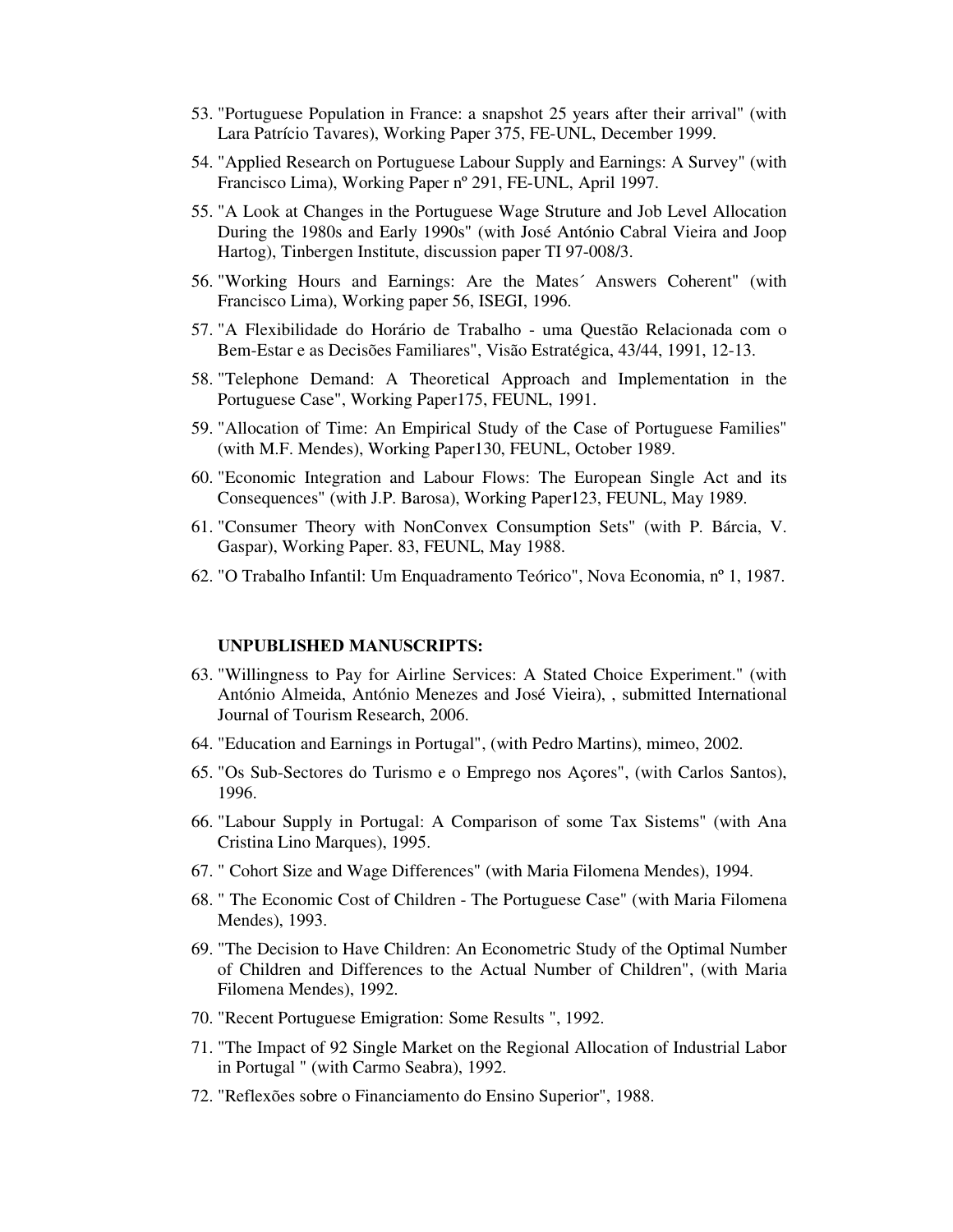- 73. "Análise de Custos dos T.L.P." (with Carmo Seabra), 1988.
- 74. "Análise Sectorial do Impacto do Investimento em Telecomunicações", 1988.
- 75. "Discrete Choice and Labor Supply", 1988.
- 76. "A Procura de Telefones em Portugal", 1986

#### PAST AND CURRENT RESEARCH PROJECTS:

" EUROCIT – European Urbanization in the Modern and Comtenporary Period", financiado pelo Human Capital and Mobility Program of European Comission, 1993- 1996.

"Mercado de Trabalho em Portugal: Emprego, Desemprego e Demografia", financed by PRAXIS XXI, 1997-2000 - 2/2.1/CSH/781/95.

" Costs of study, student income, and study behaviour: a comparative study in the European community", Universitat Gesamthochschule Kassel, 1998.

Economic and Financial Effects of Different Models of Financing Social Security in the Next 20 Years", financiado pelo Ministério do Emprego e da Segurança Social, 1998.

"Public Funding and Private Returns to Education", coordinated by The Research Institute of the Finnish Economy and financed by the European Commission, 1998- 2000 - SOE2-CT98-2044. Relatórios: 'Returns to Education in Portugal', with Pedro Silva Martins (1st report, March 1999, PDF file; 2nd resport, April 1999, PDF file; 3rd resport, June 1999, PDF file)

"Labour Demand, Education and the Dynamics of Social Exclusion", coordinated by CEPR and financed by the European Commission - 1998-2001 - ERB4142 PL 97/3148.

"Da Escola ao Trabalho: Análise da Educação, Emprego e Salários em Portugal", financed by SAPIENS 99, Fundação para a Ciência e Tecnologia, 2000-2003, Contrato POCTI/ECO/33089/1999.

" Estudo da Avaliação das Medidas Adoptadas pela União Europeia para Aplicação do nº 2 do Artigo 299 do Tratado que Institui a Comunidade Europeia – nas Regiões Autónomas dos Açores e Madeira", 2003, Secretaria Regional para as Finanças e Planeamento do Governo Regional dos Açores.

"Education and Wage Inequality in Europe", coordinated by The Research Institute of the Finnish Economy and financed by the European Commission, HPSE-CT-2002- 00108.

MOVIECAM -Analysing Mobility in the Atlantic Area of Madeira, Azores and Canary Islands - Financed by European Union/Interreg III-B, 2001-2004.

B@N - Business Atlantic Network - Financed by European Union/Interreg III - B, 2001-2004.